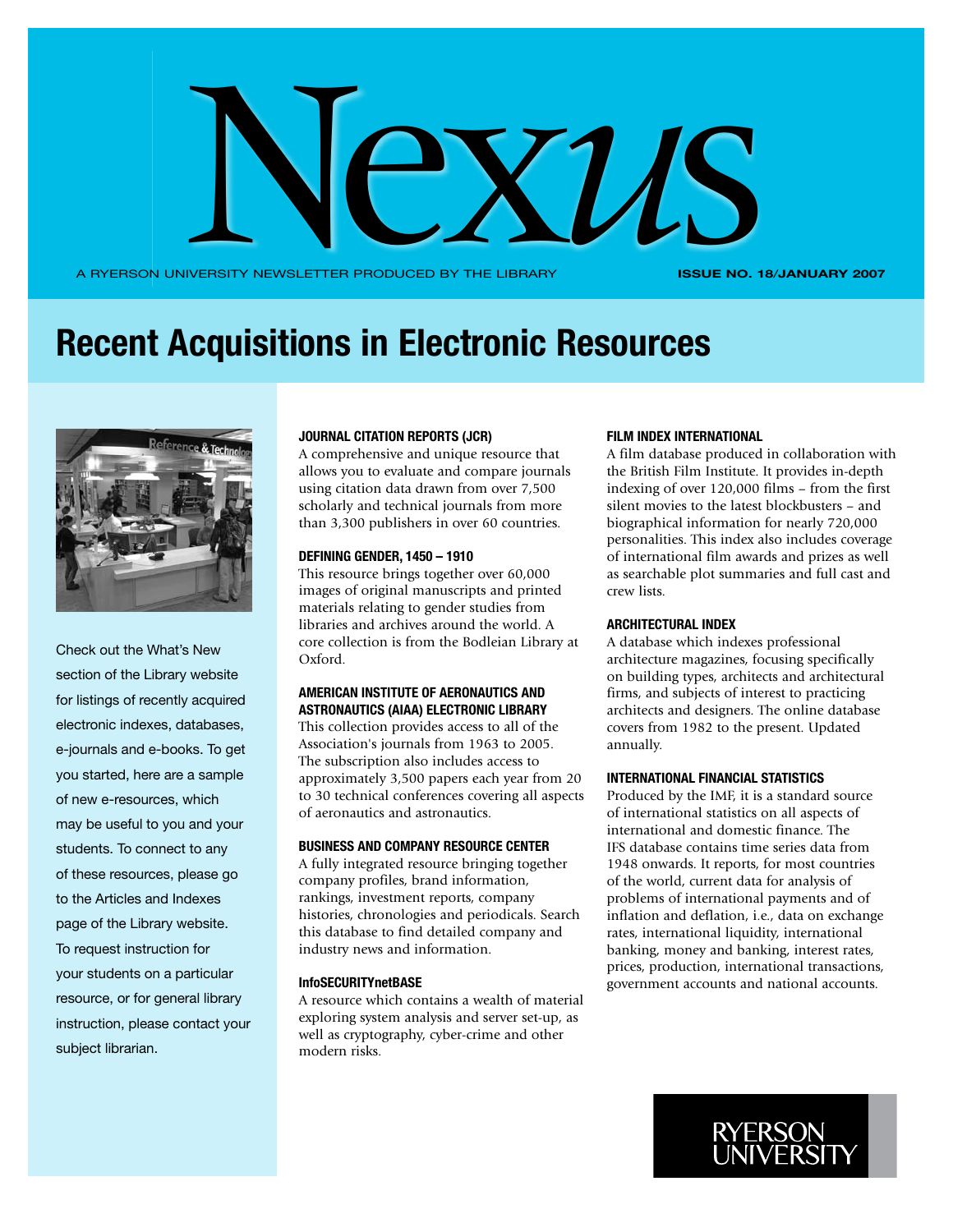# WHAT'S NEW



## **Library Services in the Business Building**

The Ryerson Library has opened a Research Advisory Office in the new Ryerson Business Building at Bay and Dundas. Located in RBB2-168 (8th floor), the office will be staffed from Monday to Thursday from 11 a.m. until 2 p.m. with an additional two hours (4:30 p.m. - 6:30 p.m.) on Wednesdays.

Staff in this office will provide the following services:

- One-to-one and small group instruction in the effective use of Library resources
- Consultations with Business faculty, teaching assistants and graduate students
- Liaison with Business faculty regarding delivery of library instruction to students

To use Library Services in the Business Building outside of scheduled hours, please call 416-979-5144 to make an appointment.

## **Library acquires 4th floor**

The Library recently received approval to begin developing plans to occupy the 4th floor of the Library building, once the School of Urban Planning relocates to recently purchased space in 105 Bond Street. The Library has had preliminary meetings with Campus Planning and Facilities to review the floor plans, and anticipates that after consultation and deliberations, much needed study and research space will once again be made available to Ryerson students.



## **Accessible Learning support services Opens on the 3rd floor of the Library**

Renovations to the 3rd floor of the Library took place over the summer, to construct office space for two personnel from the Access Centre. This new space has been named Accessible Learning Support Services.

Their presence in the Library will help encourage greater collaboration between the Access Centre and the Coordinator of Library Services for Persons with Disabilities, whose office is also located on the 3rd floor. Five new carrels with adaptive technology have been installed in the open space on the 3rd floor for students who are registered with the Access Centre.

## **Library Catalogue Redesign**

The search pages in the Library catalogue were redesigned over the summer to improve usability. The basic functionality of the catalogue remains the same, but we hope that the new version will be easier to use.





## **My Library in Blackboard**

Users can now access the Library website and all its resources from within Blackboard. Click on the My Library tab at the top of any Blackboard page to get links to the most popular Library resources including the catalogue, databases and Library news.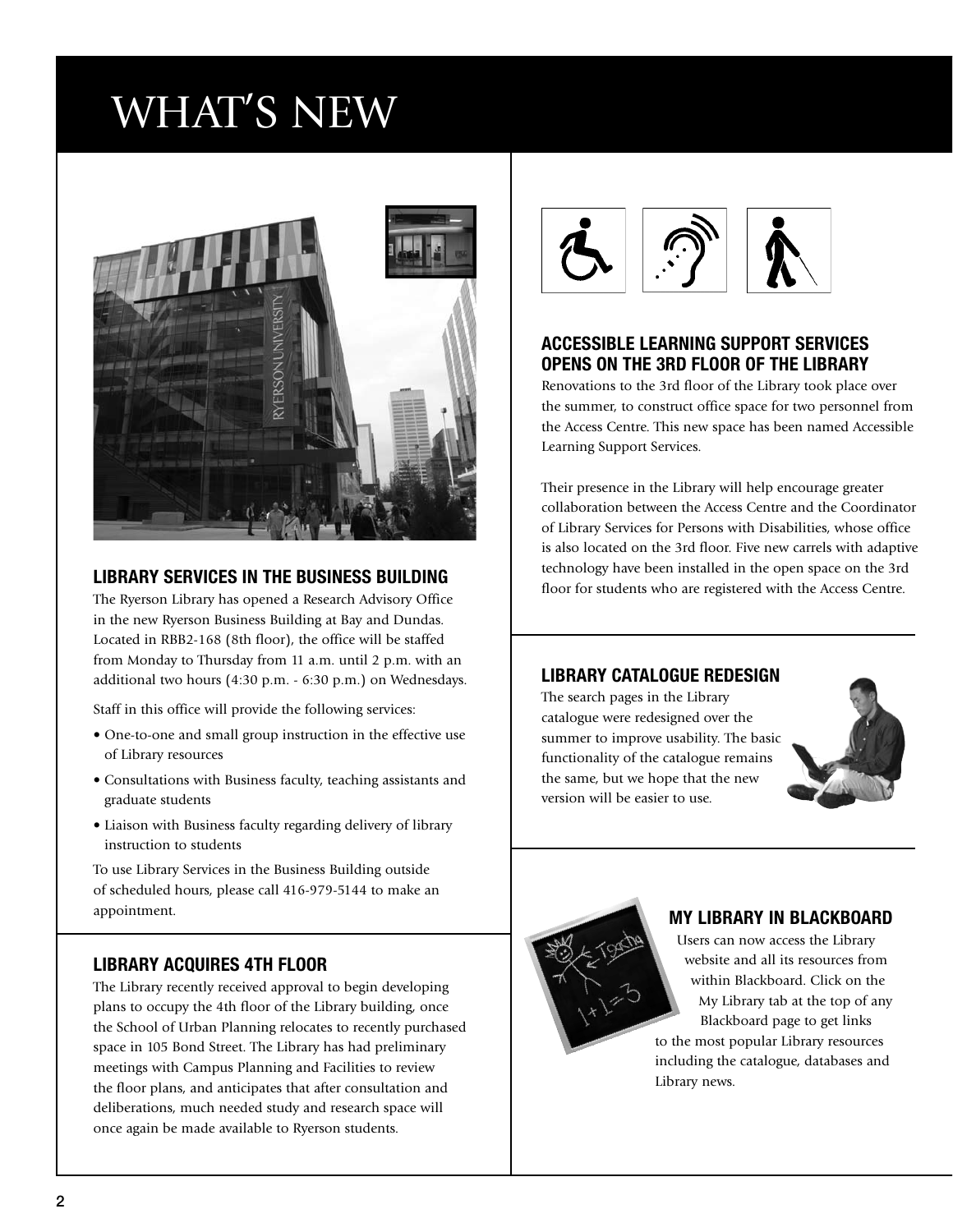

## **New to Image Arts**

The Library recently acquired a significant collection of material related to photography from Michael Mitchell, an award-

winning Toronto-based photographer, filmmaker and writer, who graduated from Ryerson's Photography program in 1972. The Mitchell Photographic Collection includes over 2000 monographs, anthologies, catalogues and periodicals assembled over the past quarter century, as well as numerous unusual and rare items. These items are currently being catalogued and are housed in the Library's Special Collections Room, available for consultation by appointment only. For a list of titles catalogued to date, search in the library catalogue under keyword "Michael Mitchell".

## **Library Stars**

**Brian D. Cameron,** of the Borrower Services team, won the 2006 Johns Hopkins University Press Award for the best article featured in the 2005 volume of *portal: Libraries and the Academy*. Brian's article "Trends in the



Use of the ISI Bibliometric Data: Uses, Abuses and Implications" analyzed the history of the development of impact factor, described the limitations in their use and provided a critique of the usage of impact factors in academic settings. In addition to the Johns Hopkins University Press Award, Brian received a cash prize of \$500. His article can be viewed at: **http://www.press.jhu.edu/journals/portal\_ libraries\_and\_the\_academy/5.1cameron.pdf** *Congratulations Brian!*

## **Update on chief librarian**

Errol Aspevig, Provost and Vice President Academic recently spoke with Library staff to inform them that Catherine J. Matthews, currently on sick leave, has decided to step down as the Chief Librarian. Staff and colleagues are deeply saddened by this news, particularly those who've worked closely with Cathy over the years. Cathy has been a tremendous leader, and during her tenure, the staff complement was increased and the library budget doubled, with the Acquisitions budgets having been the main beneficiary. In 2004, the Library received a \$1 million donation from Ronald D. Besse, providing the seed for the construction of the Ronald D. Besse Learning and Information Commons. The Besse Commons has transformed the Library,

and since its construction, gate counts have climbed annually to reach 1.3 million users per year in 2005-06. Cathy established a bold strategic plan to develop a 21st century library, and before her leave, she completed a library space planning report that will allow the management team to provide input with confidence to the new University Master Planning project now under way. Cathy hopes to return to the Library next summer as a senior librarian.

Liz Bishop has been extended as the Acting Chief Librarian until June 30, 2006 or until a new Chief Librarian is appointed. The Provost has begun the new process to establish the search committee to find a new Chief Librarian as soon as possible.

## **Library Hours**

Monday – Friday – 8 a.m. to midnight  $\vert$  Saturday and Sunday – 10 a.m. to midnight

**Please note the following hours of operation for some of our various service points:**

#### **Circulation and Reserves:**

8 a.m to midnight Monday to Friday, 10 a.m. to midnight Saturday and Sunday

#### **Audio-visual bookings/Interlibrary loan:**

9 a.m. to 6:30 p.m. Monday to Thursday, 9 a.m. to 5 p.m. Friday

#### **Reference desk:**

9 a.m. to 9 p.m. Monday to Thursday, 9 a.m. to 8 p.m. on Friday, and 10 a.m. to 6 p.m. on weekends

#### **CCS technical support:**

8 a.m. to midnight, Monday to Friday and noon to midnight on weekends